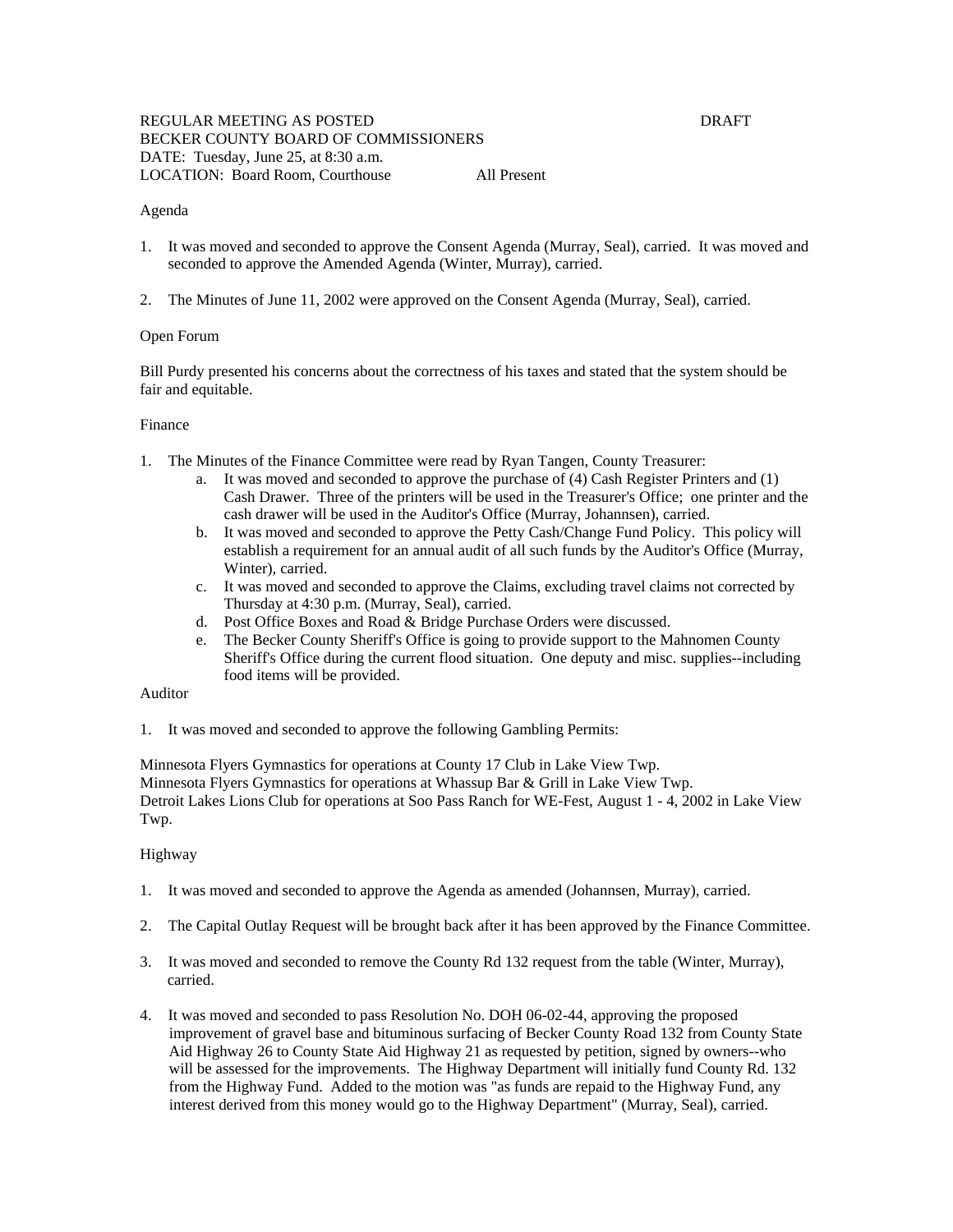- 5. A Highway Construction Update was reviewed.
- 6. The Engineer gave a report of damage to County Roads from the flooding.
- 7. All Townships will be notified of the Presidential Declaration for Public Assistance in Becker County.

# EDA

- 1. Public Hearing was opened at 10:00 a.m. The Hearing was to discuss the Abatement of Real Estate Taxes for Margo's Corner Cantina and Kalberer'a County 6 Amoco. There was discussion and updates of the process. The Public Hearing was closed. It was moved and seconded to approve tax abatements for both of the businesses of 90% over 8-years (Johannsen, Winter). Murray, Seal voting nay. Engebretson voting yea. Carried with a 3-2 vote.
- 2. It was moved and seconded to authorize Scott Wilson and Skip Carpenter, grant writer, to travel to Chicago for a Compliance Course in conjunction with the EDA Grant for Infrastructure, using the most best arrangements (Murray, Winter), carried.

## Sunnyside

Sunnyside officials and staff were present to discuss Sunnyside Care Center's options with the Board. An agenda from Sunnyside was presented. A petition in support of the Sunnyside Care Center was presented to the Board and will be held in the County Administrator's Office. After much discussion and testimony from several in attendance, it was moved and seconded to pass Resolution No. 06-02-3D, authorizing Sunnyside staff to pursue a moratorium application to fund part of the costs associated with the current need of Sunnyside for new construction (Winter, Murray), carried.

## Abatements

1. The following Abatements were approved on the Consent Agenda.

## 2002 Tax Payable

| Parcel #    | Twn/City      | Amount | Reason    |
|-------------|---------------|--------|-----------|
| 19.1728.104 | Lake View     | \$630  | Homestead |
| 49.1224.000 | Detroit Lakes | 226    | Homestead |

## Human Services

- 1. It was moved and seconded to approve the Agenda as amended (Seal, Murray), carried.
- 2. The Transit Claims were approved on the Consent Agenda.
- 3. It was moved and seconded to approve the Copier Lease with Liberty Business Systems for the Financial Assistance Unit (Seal, Murray), carried.
- 4. It was moved and seconded to approve the BCCI Joint Power Amendment, which provides for protection to Becker County regarding liability for funds that are under control of our partners and vendors (Murray, Seal), carried.
- 5. It was moved and seconded to authorize Human Services to maintain a SELF Checking Account in the amount of \$2,500 for SELF activities (Winter, Murray), carried.
- 6. It was moved and seconded to approve the Human Services Claims (Seal, Winter), carried.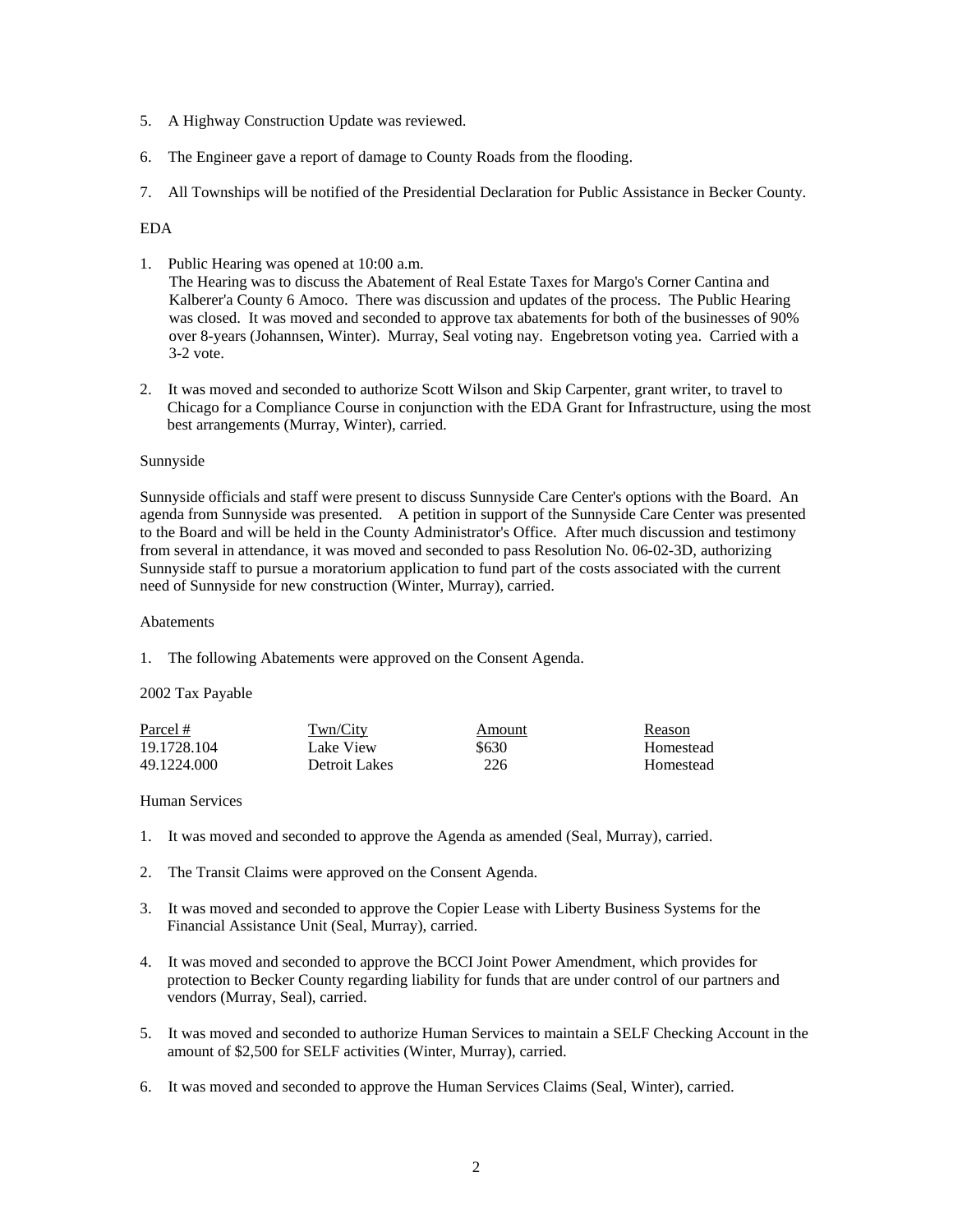# **Sheriff**

- 1. Portable Radios/Jail, Inspection Report, Additional Line Staff/Jail and Jail Administrator are all removed from the Agenda.
- 2. The Safe & Sober Award of (2) in-car video cameras was presented to Deputy Joe McArthur, representing the Becker County Sheriff's Office, by Tom Kummerow.

# **Commissioners**

- 1. Reports & Correspondence:
	- a. Wild Rice Watershed Meeting, Commissioner Winter
	- b. Extension Report, Commissioner Engebretson
- 2. Retreat/County Goals. The County Goals were discussed. 1) Overall Teamwork on going; 2) Stronger Legislative Presence - Attendence at Capitol functions, Day at the Capitol; Improve County Infrastructure
- 2. Emergency Management. It was moved and seconded to follow the plan as presented by Dan Holm, Environmental Services Director, making him the Emergency Management Director for Becker County. Al Roder would help Dan during a six-week transition period, which should be completed by August 16, 2002. The County car, presently used by the current Emergency Management Director, would transfer to Dan Holm (Murray, Winter), carried. Johannsen voting nay. Engebretson voting yea.
- 3. Personnel:
	- a. It was moved and seconded to temporarily assign Deb Wacker as a shared employee for the Auditor, Treasurer and Recorder Offices (Murray, Seal), carried.
	- b. It was moved and seconded to compensate JoAnn Kunz for additional duties and overtime performed in the absence of the Treasurer and the Finance Director from January 1 through April 15, 2002 (Seal, Murray), carried.
	- c. It was moved and seconded to approve the request of the Information Technology Department for a part-time secretary by temporarily re-assigning part-time secretary Diane Fordahl-Hoefs (Johannsen, Seal), carried.
	- d. Deb Sprague, Human Resources, has resigned her position as Payroll Clerk as of July 5, 2002. It was moved and seconded to transfer payroll to Darin Halvorson, Auditor's Office, on an interim basis (Seal, Murray), carried.
- 4. It was moved and seconded to approve any Commissioners attendance at the Leadership Conference, August 14 - 16, 2002 at Winona, MN (Murray, Winter), carried.
- 5. It was moved and seconded to approve any Commissioners attendance at the Highway Hearing (Seal, Johannsen), carried.
- 6. It was moved and seconded to send a letter of congratulations to Mike Hughes of Pet Care Systems recognizing his recent award (Murray, Seal), carried.
- 7. The Board Chair appointed Commissioners Winter and Murray to study the proposals from the consultants evaluating the options of Sunnyside Nursing Home and bring recommendations back to the Board. It was moved and seconded to approve expenditures of up to \$5,000 for the study (Seal, Johannsen), carried.